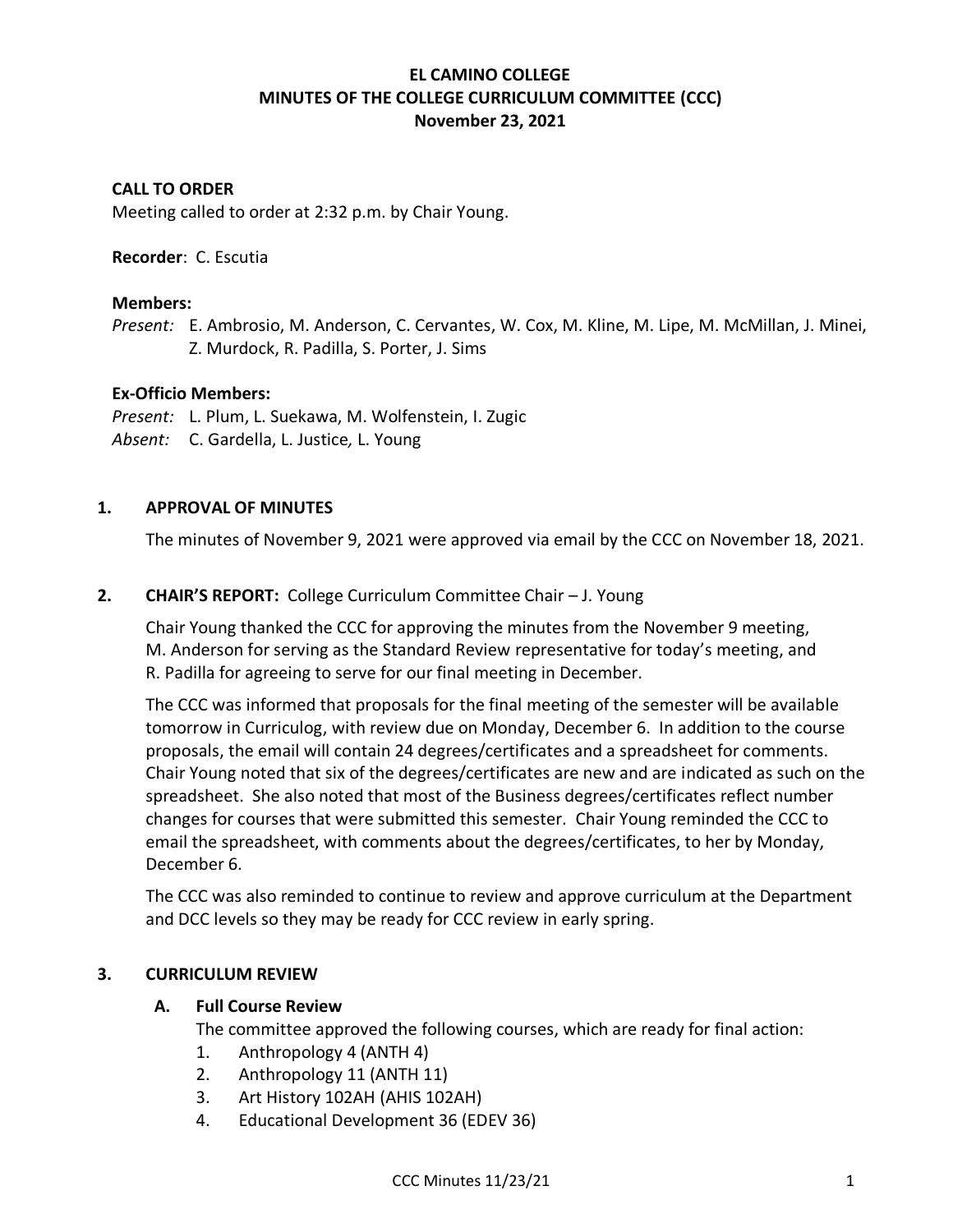- 5. Educational Development 121 (EDEV 121)
- 6. Electronics & Computer Hardware Technology 120 (ECHT 120)
- 7. Electronics & Computer Hardware Technology 122 (ECHT 122)
- 8. History 112 (HIST 112)
- 9. Library Information Science 1 [100] (LIBR 1 [100])
- 10. Library Information Science 10 [110] (LIBR 10 [110])
- 11. Linguistics 1A (LING 1A)
- 12. Linguistics 1B (LING 1B)
- 13. Nursing 146 (NURS 146)
- 14. Nursing 149 (NURS 149)
- 15. Nursing 210 (NURS 210)
- 16. Nursing 242 (NURS 242)
- 17. Nursing 247 (NURS 247)
- 18. Radiologic Technology A (RTEC A)
- 19. Radiologic Technology 93 (RTEC 93)
- 20. Radiologic Technology 218 (RTEC 218)
- 21. Radiologic Technology 220 (RTEC 220)

# **B. Consent Agenda Proposals**

The committee approved the following courses, which are ready for final action:

- 1. Anthropology 6 (ANTH 6)
- 2. Anthropology 7 (ANTH 7)
- 3. Anthropology 9 (ANTH 9)
- 4. Art History 101 (AHIS 101)
- 5. Art History 102A (AHIS 102A)
- 6. Electronics & Computer Hardware Technology 11 (ECHT 11)
- 7. Electronics & Computer Hardware Technology 22 (ECHT 22)
- 8. Electronics & Computer Hardware Technology 110 (ECHT 110)
- 9. Electronics & Computer Hardware Technology 124 (ECHT 124)
- 10. Engineering Technology 12 (ETEC 12)
- 11. Engineering Technology 12A (ETEC 12A)
- 12. Engineering Technology 12B (ETEC 12B)
- 13. Engineering Technology 14 (ETEC 14)
- 14. Engineering Technology 14A (ETEC 14A)
- 15. Engineering Technology 14B (ETEC 14B)
- 16. History 154 (HIST 154)
- 17. Political Science 3 (POLI 3)
- 18. Political Science 6 (POLI 6)
- 19. Radiologic Technology 106 (RTEC 106)
- 20. Radiologic Technology 109 (RTEC 109)
- 21. Radiologic Technology 123 (RTEC 123)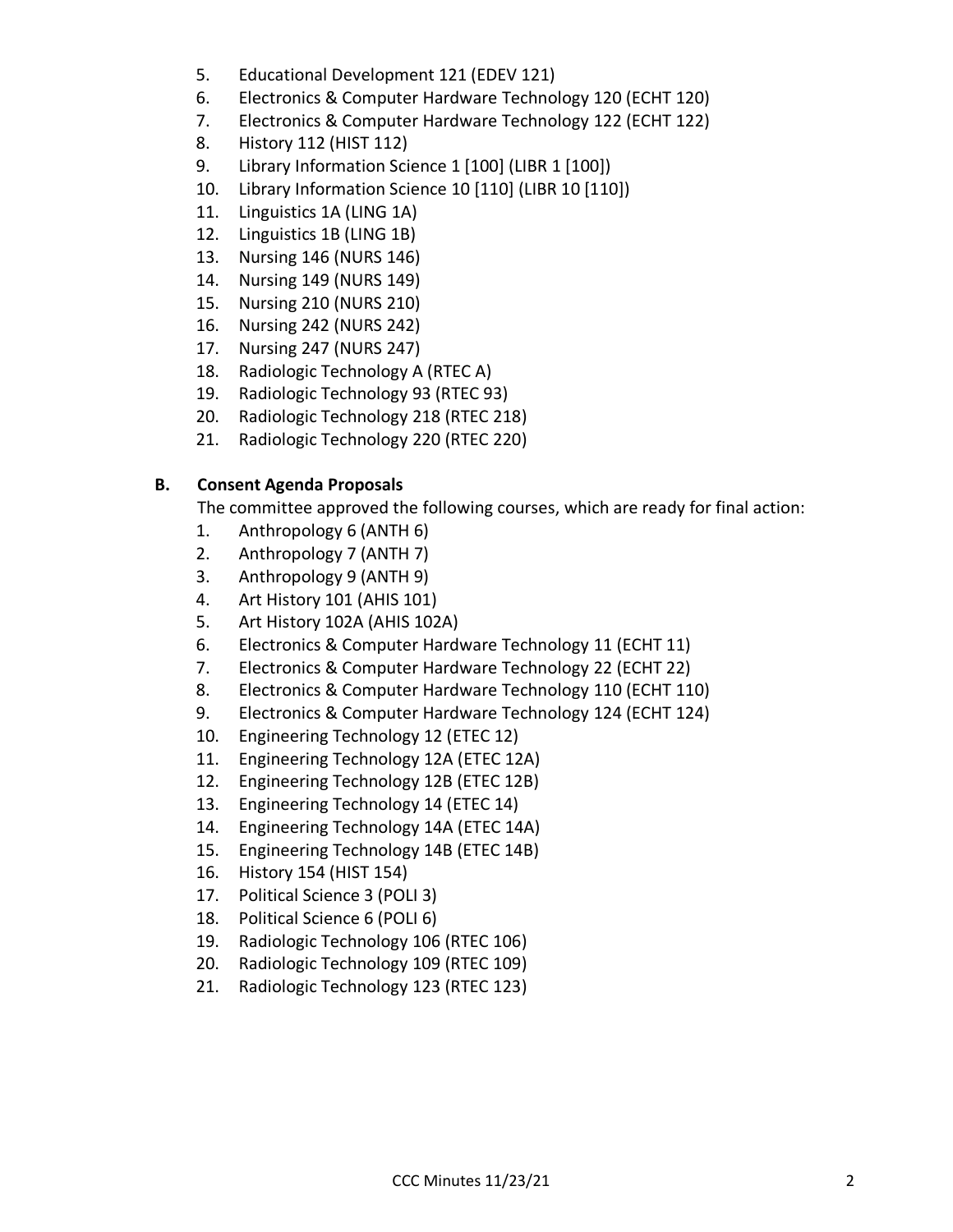#### **CURRICULUM DISCUSSION**

### **A. Full Course Review**

### **Behavioral & Social Sciences Division**

The following courses were presented for course review:

AHIS 102AH Honors History of Western Art - Prehistoric to Gothic ANTH 4 Language and Culture ANTH 11 Anthropology of Religion, Magic and Witchcraft HIST 112 History of the Chicano in the United States

It was moved by M. Kline, seconded by C. Cervantes, that the committee approve the course proposals. The motion carried.

It was moved by M. Kline, seconded by C. Cervantes, that the committee approve the course delivery methods. The motion carried.

It was moved by M. Kline, seconded by C. Cervantes, that the committee approve the conditions of enrollment. The motion carried.

### **Health Sciences & Athletics Division**

The following courses were presented for course review:

NURS 146 Health Assessment NURS 149 Advanced Placement in Nursing NURS 210 Implications of Pathophysiology Concepts for Nurses NURS 242 Intermediate Medical-Surgical Nursing II NURS 247 Advanced Medical-Surgical Nursing I RTEC A Introduction to Radiologic Technology RTEC 93 Venipuncture and Pharmacology for the Radiologic Technologist RTEC 218 Clinical Experience 5 RTEC 220 Clinical Experience 6

It was moved by M. Lipe, seconded by M. McMillan, that the committee approve the course proposals. The motion carried.

It was moved by M. Lipe, seconded by M. McMillan, that the committee approve the course delivery methods. The motion carried.

It was moved by M. Lipe, seconded by M. McMillan, that the committee approve the conditions of enrollment. The motion carried.

#### **Humanities Division**

The following courses were presented as new course proposals:

LING 1A Phonetics and Phonology LING 1B Morphology, Semantics, Syntax, and Pragmatics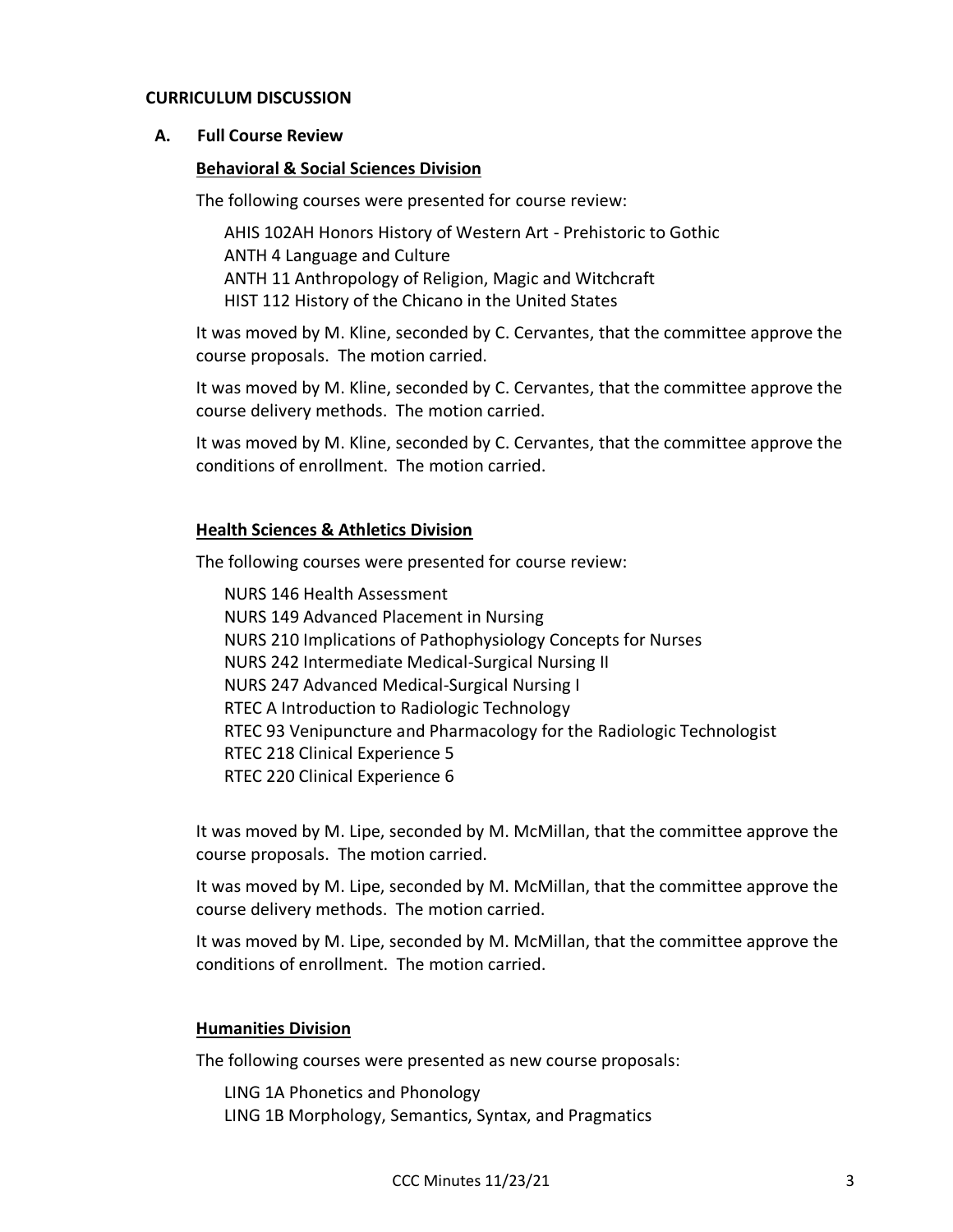It was moved by Z. Murdock, seconded by E. Ambrosio, that the committee approve the course proposals. The motion carried.

It was moved by Z. Murdock, seconded by E. Ambrosio, that the committee approve the course delivery methods. The motion carried.

It was moved by Z. Murdock, seconded by E. Ambrosio, that the committee approve the conditions of enrollment. The motion carried.

## **Industry & Technology Division**

The following courses were presented for course review:

ECHT 120 Semiconductor Circuits ECHT 122 Semiconductor Power Devices

It was moved by M. Lipe, seconded by M. Kline, that the committee approve the course proposals. The motion carried.

It was moved by M. Lipe, seconded by M. Kline, that the committee approve the course delivery methods. The motion carried.

It was moved by M. Lipe, seconded by M. Kline, that the committee approve the conditions of enrollment. The motion carried.

## **Library & Learning Resources Division**

The following courses were presented for course review:

EDEV 36 Writing Skills for Students with Learning Differences EDEV 121 Career Preparation LIBR 1 Introduction to Library Information Science [LIBR 100 Critical Thinking and Information Literacy] LIBR 10 Library Research Using the Internet [LIBR 110 Critical Thinking and Digital Literacy]

It was moved by M. McMillan, seconded by M. Lipe, that the committee approve the course proposals. The motion carried.

It was moved by M. McMillan, seconded by M. Lipe, that the committee approve the course delivery methods. The motion carried.

It was moved by M. McMillan, seconded by M. Lipe, that the committee approve the conditions of enrollment. The motion carried.

## **B. Consent Agenda Proposals**

It was moved by S. Porter, seconded by E. Ambrosio, that the committee approve the consent agenda proposals. The motion carried.

It was moved by S. Porter, seconded by E. Ambrosio, that the committee approve the consent agenda course delivery methods. The motion carried.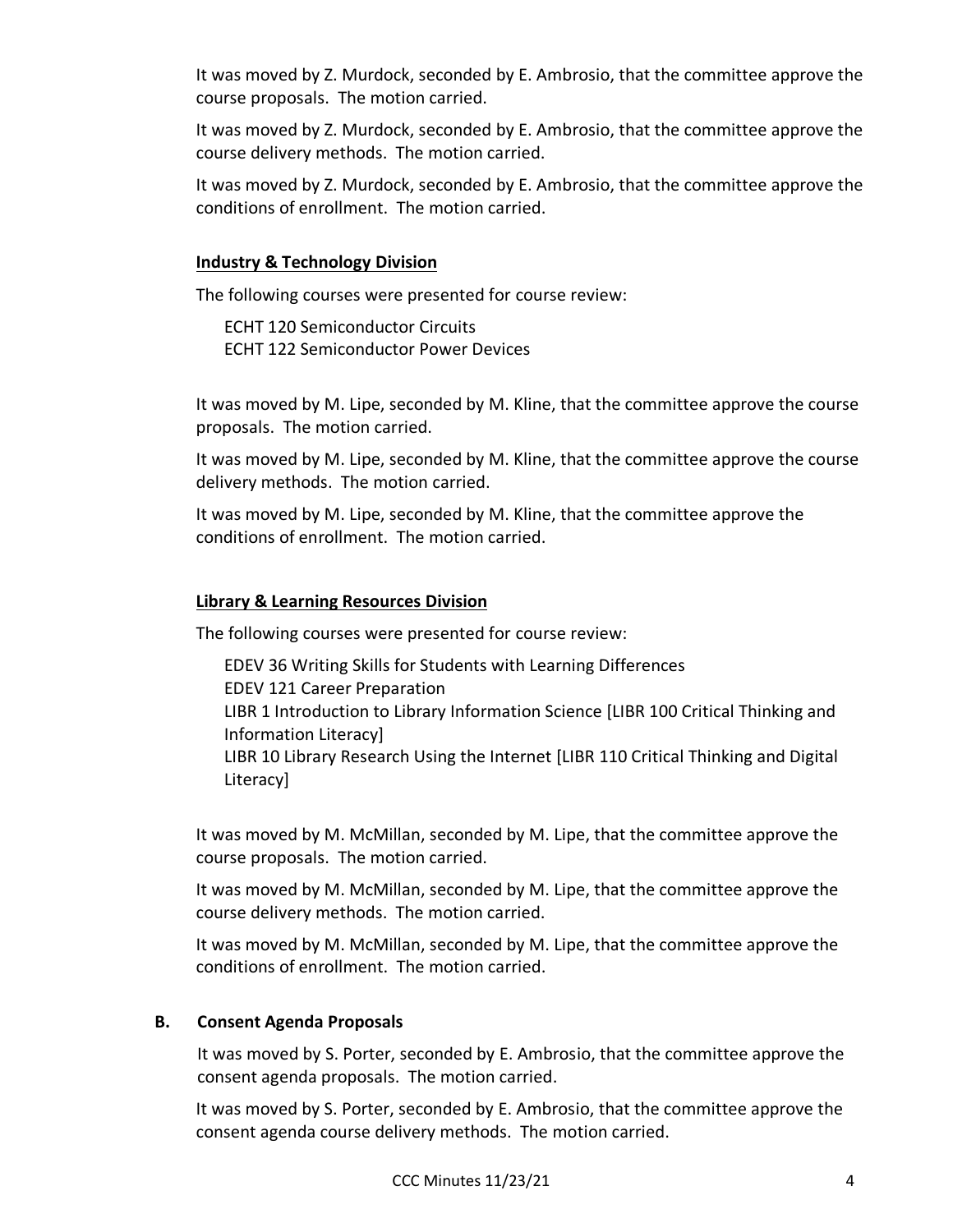It was moved by S. Porter, seconded by E. Ambrosio, that the committee approve the consent agenda conditions of enrollment. The motion carried.

# **4. CURRICULUM ADVISOR'S REPORT:** Curriculum Advisor – L. Plum

L. Plum announced that she is currently revising the Course Review Cycle (Excel) and the Curriculum Timeline for the spring 2022 semester, which will be sent out next week. She requested that CCC reps meet with their deans and clerical support to discuss a plan for reviewing courses and meeting with your DCC reps.

# **5. VICE PRESIDENT'S REPORT:** Vice President of Academic Affairs – J. Sims

J. Sims announced that she is working with Respiratory Care regarding their application for a baccalaureate degree program, which is due in January. In addition, work continues on Noncredit, Dual Enrollment and Adult Career Pathways.

## **6. ANNOUNCEMENTS**

- Curriculog Café will be open after the meeting today.
- Next CCC Meeting: December 14, 2021 2:30-4:30 p.m., via Zoom

## **7. ADJOURNMENT**

Chair Young called for a motion to adjourn the meeting. J. Minei moved to adjourn, E. Ambrosio seconded, and the motion carried. Meeting was adjourned at 2:46 p.m.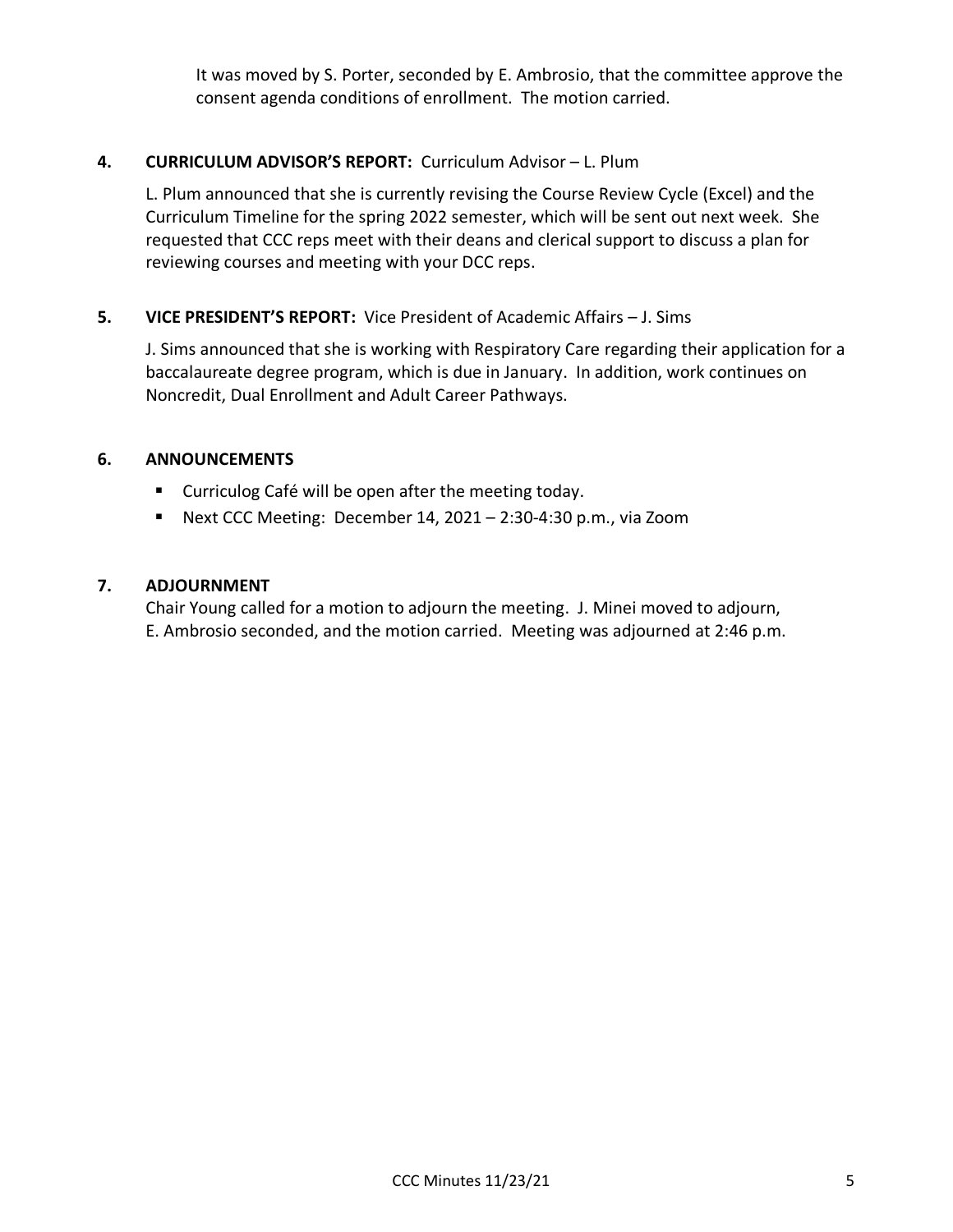| Modification         |                 |                                                                       |                                                                                                   | Curriculum           |
|----------------------|-----------------|-----------------------------------------------------------------------|---------------------------------------------------------------------------------------------------|----------------------|
| <b>Type</b>          | <b>Division</b> | Course/Program Information                                            | Rationale/Action                                                                                  | Committee            |
| <b>Course Review</b> | <b>BSSC</b>     | AHIS 101 Art and Visual Culture: A                                    |                                                                                                   | <b>Approval Date</b> |
|                      |                 | <b>Global Perspective</b>                                             | Course review; Change to<br>conditions of enrollment                                              | 11/23/2021           |
| <b>Course Review</b> | <b>BSSC</b>     | AHIS 102A History of Western Art -<br>Prehistoric to Gothic           | Course review; Change to<br>conditions of enrollment                                              | 11/23/2021           |
| <b>Course Review</b> | <b>BSSC</b>     | AHIS 102AH Honors History of<br>Western Art - Prehistoric to Gothic   | Course review; Changes<br>to catalog description;<br>conditions of enrollment                     | 11/23/2021           |
| <b>Course Review</b> | <b>BSSC</b>     | <b>ANTH 4 Language and Culture</b>                                    | Course review; Changes<br>to catalog description;<br>conditions of enrollment;<br>transfer status | 11/23/2021           |
| <b>Course Review</b> | <b>BSSC</b>     | <b>ANTH 6 Native Peoples of North</b><br>America                      | Course review; Changes<br>to conditions of<br>enrollment; transfer<br>status                      | 11/23/2021           |
| <b>Course Review</b> | <b>BSSC</b>     | <b>ANTH 7 Native Peoples of South</b><br>America                      | Course review; Changes<br>to conditions of<br>enrollment; transfer<br>status                      | 11/23/2021           |
| <b>Course Review</b> | <b>BSSC</b>     | ANTH 9 Women, Culture, and<br>Society                                 | Course review; Change to<br>conditions of enrollment                                              | 11/23/2021           |
| <b>Course Review</b> | <b>BSSC</b>     | ANTH 11 Anthropology of Religion,<br>Magic and Witchcraft             | Course review; Changes<br>to catalog description;<br>conditions of enrollment;<br>transfer status | 11/23/2021           |
| <b>Course Review</b> | <b>BSSC</b>     | HIST 112 History of the Chicano in<br>the United States               | Course review; Changes<br>to catalog description;<br>conditions of enrollment;<br>transfer status | 11/23/2021           |
| <b>Course Review</b> | <b>BSSC</b>     | HIST 154 A History of Mexico                                          | Course review; Change to<br>conditions of enrollment                                              | 11/23/2021           |
| <b>Course Review</b> | <b>BSSC</b>     | POLI 3 Introduction to Principles<br>and Methods of Political Science | Course review; Change to<br>conditions of enrollment                                              | 11/23/2021           |
| <b>Course Review</b> | <b>BSSC</b>     | POLI 6 Civil Rights and Liberties in<br>the United States             | Course review; Change to<br>conditions of enrollment                                              | 11/23/2021           |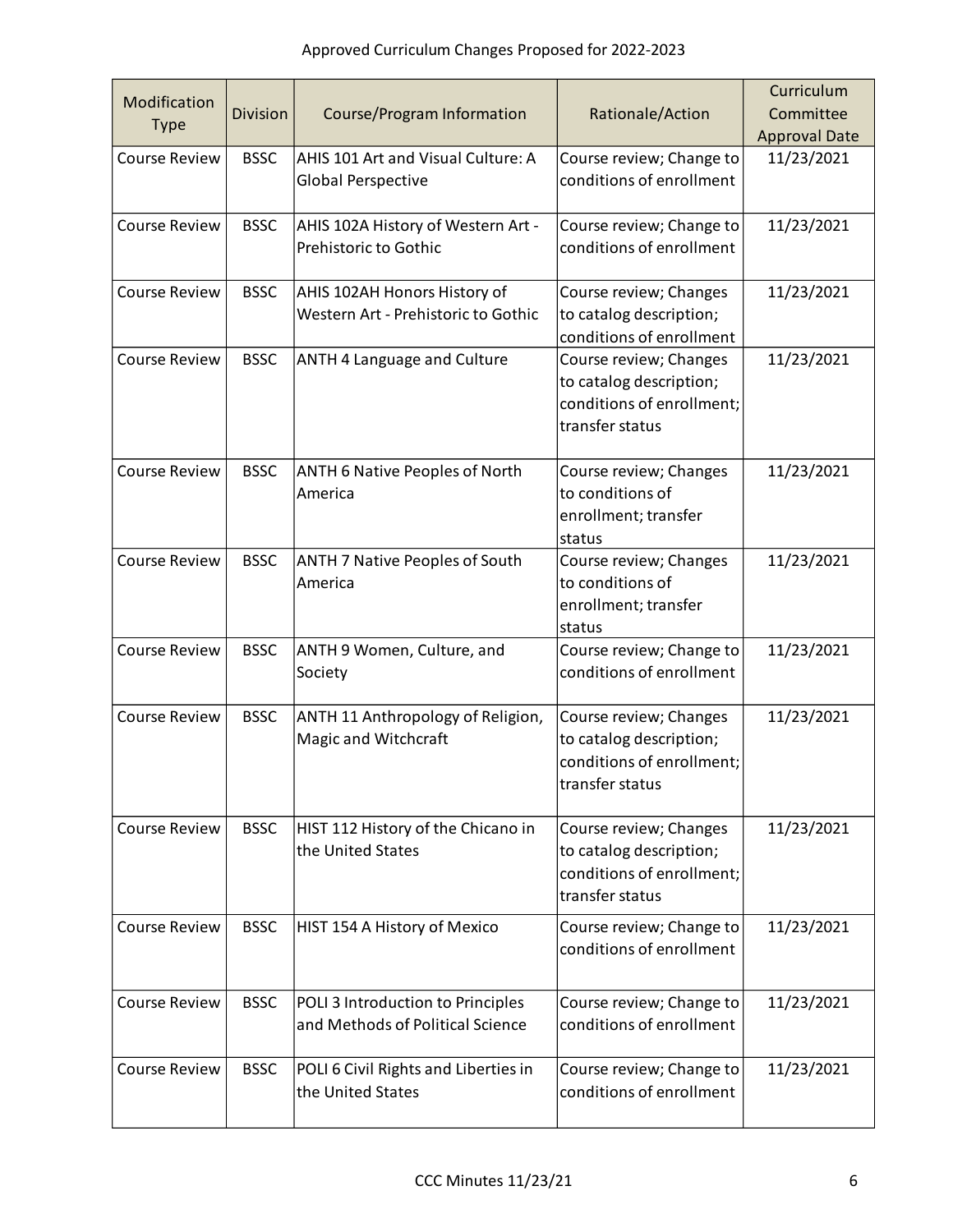| <b>Course Review</b> | <b>HEAL</b> | NURS 146 Health Assessment                        | Course review; Change to<br>conditions of enrollment | 11/23/2021 |
|----------------------|-------------|---------------------------------------------------|------------------------------------------------------|------------|
|                      |             |                                                   |                                                      |            |
| <b>Course Review</b> | <b>HEAL</b> | NURS 149 Advanced Placement in                    | Course review; Change to                             | 11/23/2021 |
|                      |             | <b>Nursing</b>                                    | conditions of enrollment;                            |            |
| <b>Course Review</b> | <b>HEAL</b> | NURS 210 Implications of                          | Course review; Change to                             | 11/23/2021 |
|                      |             | Pathophysiology Concepts for<br><b>Nurses</b>     | conditions of enrollment                             |            |
| <b>Course Review</b> | <b>HEAL</b> | NURS 242 Intermediate Medical-                    | Course review; Change to                             | 11/23/2021 |
|                      |             | <b>Surgical Nursing II</b>                        | conditions of enrollment                             |            |
| <b>Course Review</b> | <b>HEAL</b> | NURS 247 Advanced Medical-                        | Course review; Change to                             | 11/23/2021 |
|                      |             | <b>Surgical Nursing I</b>                         | conditions of enrollment                             |            |
| <b>Course Review</b> | <b>HEAL</b> | <b>RTEC A Introduction to Radiologic</b>          | Course review; Change to                             | 11/23/2021 |
|                      |             | Technology                                        | conditions of enrollment                             |            |
| <b>Course Review</b> | <b>HEAL</b> | <b>RTEC 93 Venipuncture and</b>                   | Course review; Change to                             | 11/23/2021 |
|                      |             | Pharmacology for the Radiologic<br>Technologist   | conditions of enrollment                             |            |
| <b>Course Review</b> | <b>HEAL</b> | RTEC 106 Clinical Experience 1                    | Course review; Changes                               | 11/23/2021 |
|                      |             |                                                   | to catalog description;                              |            |
|                      |             |                                                   | conditions of enrollment                             |            |
| <b>Course Review</b> | <b>HEAL</b> | RTEC 109 Clinical Experience 3                    | Course review; Change to                             | 11/23/2021 |
|                      |             |                                                   | conditions of enrollment                             |            |
| <b>Course Review</b> | <b>HEAL</b> | RTEC 123 Radiographic Positioning                 | Course review; Change to                             | 11/23/2021 |
|                      |             | 1A                                                | conditions of enrollment                             |            |
| <b>Course Review</b> | <b>HEAL</b> | RTEC 218 Clinical Experience 5                    | Course review; Change to                             | 11/23/2021 |
|                      |             |                                                   | conditions of enrollment                             |            |
| <b>Course Review</b> | <b>HEAL</b> | RTEC 220 Clinical Experience 6                    | Course review; Change to                             | 11/23/2021 |
|                      |             |                                                   | catalog description                                  |            |
| <b>Course Review</b> | <b>ITEC</b> | <b>ECHT 11 Introduction to Electronics</b>        | Course review                                        | 11/23/2021 |
| <b>Course Review</b> | <b>ITEC</b> | <b>ECHT 22 Basic Electronic Fabrication</b>       | Course review                                        | 11/23/2021 |
| <b>Course Review</b> | <b>ITEC</b> | ECHT 110 Introduction to Direct and Course review |                                                      | 11/23/2021 |
|                      |             | <b>Alternating Current Circuits</b>               |                                                      |            |
| <b>Course Review</b> | <b>ITEC</b> | <b>ECHT 120 Semiconductor Circuits</b>            | Course review; Change to                             | 11/23/2021 |
|                      |             |                                                   | catalog description                                  |            |
| <b>Course Review</b> | <b>ITEC</b> | <b>ECHT 122 Semiconductor Power</b>               | Course review; Change to                             | 11/23/2021 |
|                      |             | Devices                                           | catalog description                                  |            |